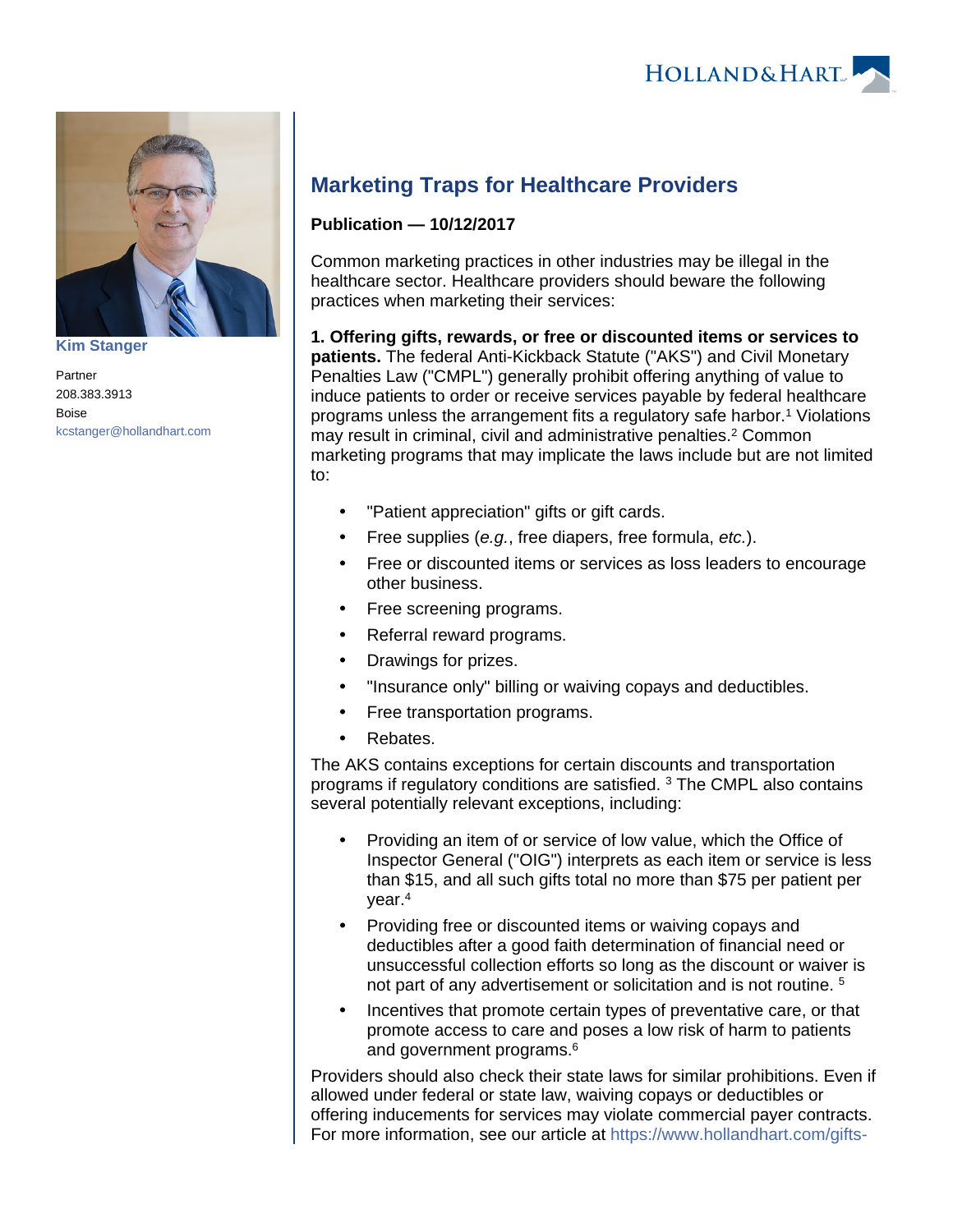

## [to-referral-sources-and-patients.](https://www.hollandhart.com/gifts-to-referral-sources-and-patients)

**2. Offering gifts or other items or services to referring providers.** The federal AKS also prohibits offering or paying remuneration to other providers to induce the referral of items or services covered by federal healthcare programs unless the transaction is structured to fit within a regulatory safe harbor.<sup>7</sup> Similarly, offering items or services to referring physicians may trigger the federal Ethics in Patient Referrals Act ("Stark") and preclude referrals for certain designated health services payable by Medicare or Medicaid unless the arrangement fits within a regulatory exception.<sup>8</sup> AKS and Stark violations may result in criminal, civil and administrative penalties, and require the voluntary self-report and repayment of amounts received for items or services rendered per improper referrals.<sup>9</sup> Common practices that may give rise to AKS or Stark concerns include:

- Gifts or tokens of appreciation to referring providers.
- Free use of space, equipment, supplies, services or personnel.
- Practice subsidies.
- Professional courtesy programs for referring providers.
- Paying for unnecessary services.
- Overpaying for services that are provided.
- Paying referring providers to serve as "consultants", "advisors" or "researchers".

The AKS and Stark contain safe harbors applicable to many relationships with referring providers, e.g., bona fide employment contracts, professional services arrangements, recruitment or retention benefits, medical staff incidental benefits, nonmonetary compensation below a specified amount, professional courtesies, and others, but each transaction must be structured to meet specified requirements.<sup>10</sup> In addition to the federal laws, many states have their own versions of the AKS, Stark, or similar laws which may be broader than the AKS and Stark.<sup>11</sup> The bottom line: any gift, inducement or reward to referring providers must be reviewed to ensure compliance with applicable law. For more information on such relationships and applicable safe harbors, see our article "Offering Gifts to Referral Sources" at [https://www.hollandhart.com/gifts-to-referral-sources-and](https://www.hollandhart.com/gifts-to-referral-sources-and-patients)[patients](https://www.hollandhart.com/gifts-to-referral-sources-and-patients).

**3. Paying third-parties commissions or rewards for referrals or generating leads.** The federal AKS is not limited to payments to patients or healthcare providers; it also applies to payments to third parties to induce or reward referrals for referring federal program business. Suspect arrangements include:

- Gift cards or other rewards for persons who refer business.
- "Refer a friend" programs.
- Paying "runners" or "cappers".
- Splitting fees with third parties in exchange for referring business.
- Success fees or compensation terms that are based on a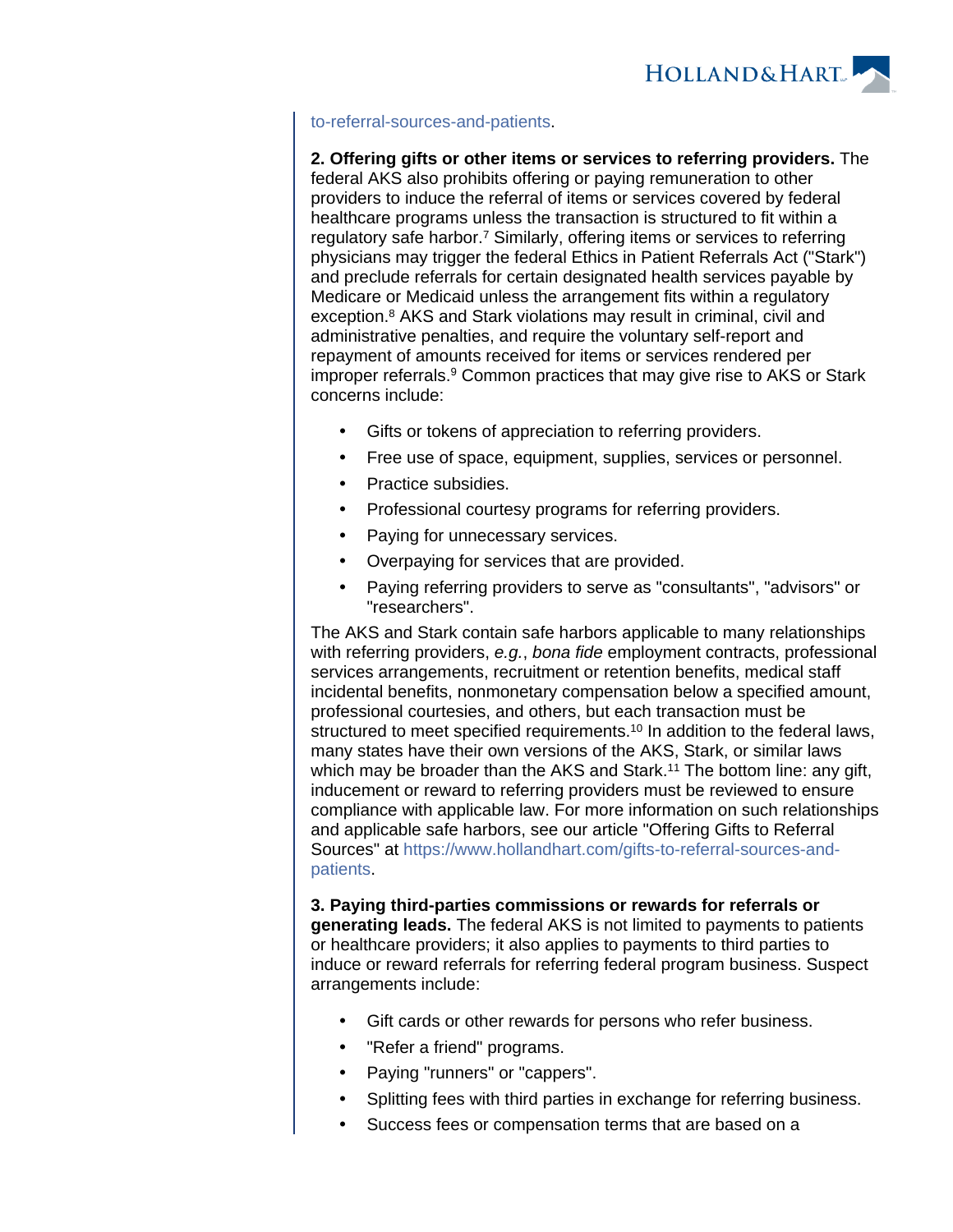

percentage of revenue derived from referrals.

The OIG has warned that paying independent contractors (e.g., marketing agencies or other non-employees) a commission based on referrals generated may violate the AKS:

We are aware of many examples of abusive practices by sales personnel who are paid as independent contractors…. We believe that if individuals and entities desire to pay a salesperson on the basis of the amount of business they generate, then to be exempt from civil or criminal prosecution, they should make these sales persons employees where they can and should exert appropriate supervision for the individual's acts.<sup>12</sup>

The government sometimes distinguishes between entities that merely provide leads versus those that provide specific or qualified referrals. For example, the OIG approved an arrangement in which a website administrator sold leads to chiropractors where the arrangement did not target government program beneficiaries; the administrator did not actively steer patients to a particular provider; fees paid did not depend on whether the lead became a patient; no health information was collected by the website administrator; and the website administrator did not qualify the lead.<sup>13</sup>

**4. White coat marketing.** The OIG has expressed concern over advertising in which a trusted healthcare provider recommends a product or service, particularly if the provider has a financial interest in the product or service:

Marketing by physicians or other healthcare professionals sometimes referred to as "white coat" marketing—is subject to closer scrutiny, since health care providers are in a position of trust and may exert undue influence when recommending healthcare related items or services, particularly to their own patients. Patients typically believe that their health care providers furnish and recommend products or services that are in the patients' best medical interests. One of the purposes of the Anti-Kickback Statute is to help ensure that the exercise of independent medical judgment is not corrupted by financial considerations.<sup>14</sup>

The OIG suggested that the risk is lower where the marketing is accurate, passive, and provided through general broadcast media, i.e., not directed to a particular patient.<sup>15</sup>

**5. Advertising a referring physician's private practice.** Hospitals may often be asked to market an independent physician's private practice or enter joint marketing arrangements with referring physicians; however, doing so may confer a benefit on the physician and trigger Stark and AKS concerns.<sup>16</sup> If the marketing focuses on hospital services without promoting the physician's independent practice, there is likely little risk. If, however, the advertising promotes the physician's independent practice, the physician should pay fair market value for the proportionate benefit conferred unless the arrangement fits within a regulatory safe harbor, e.g., Stark exceptions for nonmonetary compensation or medical staff incidental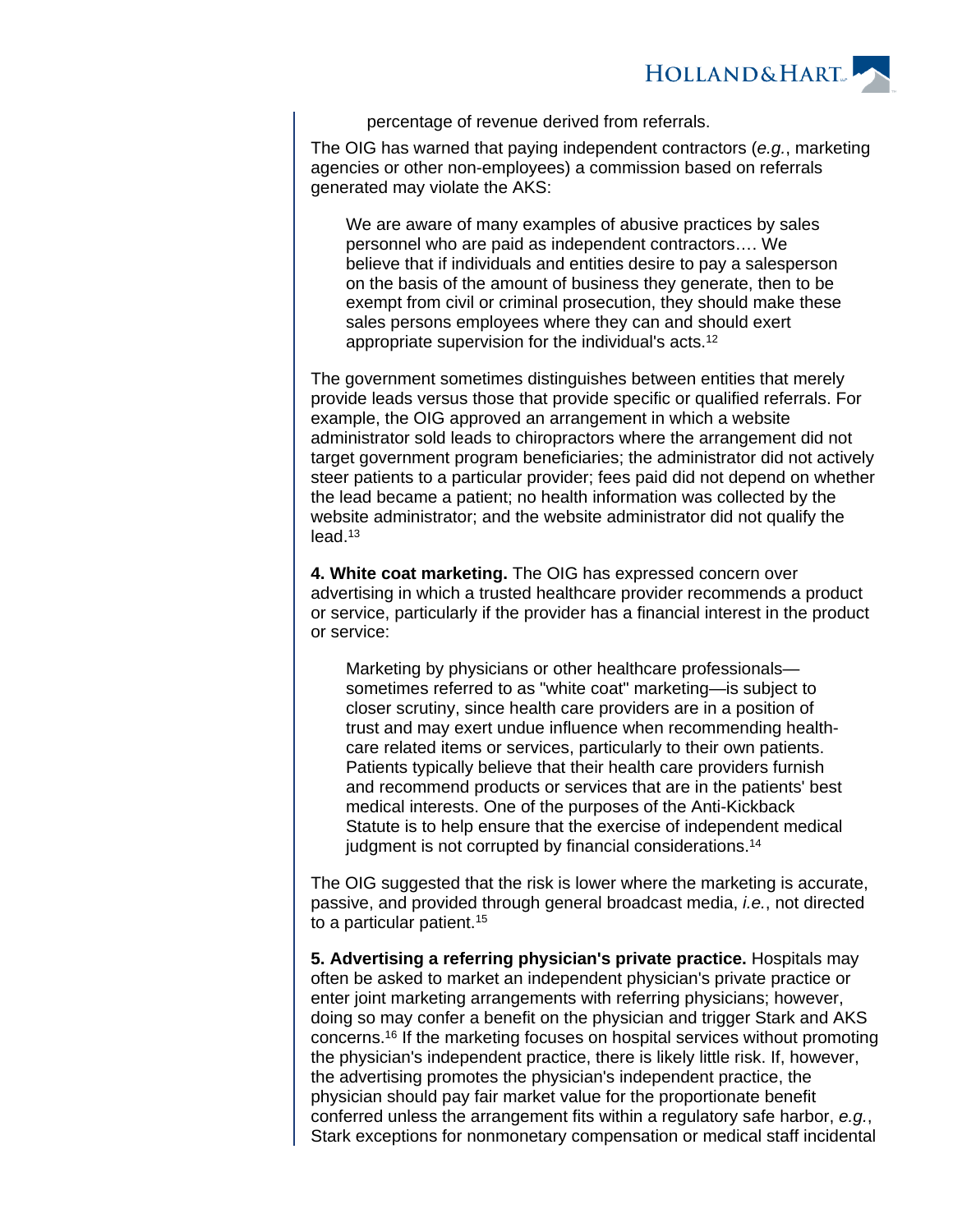**HOLLAND&HART** 

benefits.<sup>17</sup> CMS has stated that simply listing medical staff members on the hospital's website is an "incidental benefit" excepted from Stark.<sup>18</sup>

**6. Disclosing patient information without authorization.** The HIPAA privacy rules generally prohibit disclosing a patient's protected health information ("PHI") without the patient's written, HIPAA-compliant authorization.<sup>19</sup> PHI is defined broadly: it includes any information about a person's health, healthcare, or payment for care that may reasonably be used to identify the individual, including but not limited to name, addresses, images, etc. <sup>20</sup> Patient confidentiality is also protected by state statutes, regulations, and common law. Violations may result in civil, criminal and regulatory penalties as well as suits by patients whose information was improperly disclosed.<sup>21</sup> Common marketing or public relations practices that implicate privacy laws include:

- Using or disclosing the patient's name or other identifiable information without appropriate authorization.
- Posting patient photos without appropriate authorization.
- Publishing patient testimonials.
- Photographs or video that captures patients or patient information in the background.
- Social media disclosures.
- Responding to social media posts by or about a patient.
- Responding to negative internet comments or reviews.<sup>22</sup>
- Responding to media requests about patients.
- Allowing media to access patient care areas.

**7. Sending patient information over unsecure network.** The HIPAA security rule generally prohibits sending electronic PHI over an unsecure network, e.g., over the open internet or using unsecure texts.<sup>23</sup> For example, if a provider seeks to send marketing information to its patients and such information includes any PHI (including facts confirming that the recipient is a patient), the provider should generally use a secure network unless it has advised the patient that the network may not be secure and the patient has agreed to communicate via unsecure channels.<sup>24</sup>

**8. Using protected health information for marketing purposes.** HIPAA not only applies to external disclosures of PHI; it also limits the internal use of patients' PHI for marketing purposes without the patient's or personal representative's written authorization.<sup>25</sup> If a third party pays the provider to make the marketing communication, the patient's written authorization must state that such financial remuneration is involved. <sup>26</sup> HIPAA defines "marketing" as "a communication about a product or service that encourages recipients of the communication to purchase or use the product or service."<sup>27</sup> So long as the provider is not paid by a third party to make the communication, "marketing" excludes communications for the provider's own treatment or healthcare operations, including but not limited to describing a health related product or service provided by the provider, case management, care coordination, or recommending treatment alternatives.<sup>28</sup> Also, "marketing" does not include refill reminders or communications about a drug that is currently being prescribed to the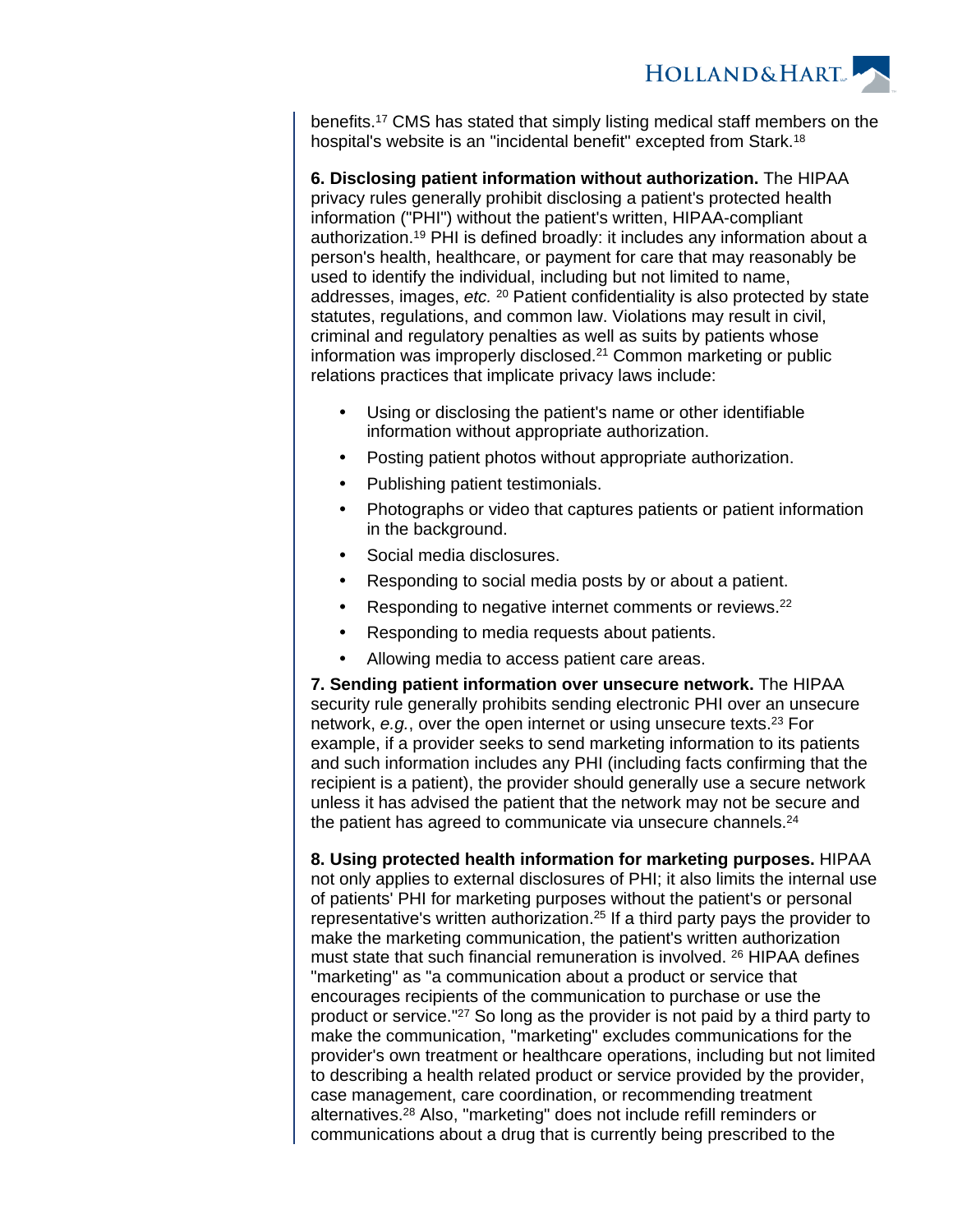

individual so long as any remuneration paid to the provider is reasonably related to the cost of making the communication.<sup>29</sup> HIPAA does not require an authorization for certain marketing communications even if financial remuneration is paid for making the communication, including face-to-face communications made by a provider to an individual, or offering a promotional gift of nominal value.<sup>30</sup>

**9. Using protected health information for fundraising purposes.** A provider may, without the patient's authorization, disclose limited demographic PHI to a business associate or institutionally-related foundation for purpose of raising funds for its own benefit so long as the provider complies with certain requirements, including that the provider include a statement in its HIPAA notice of privacy practices that it will use the PHI for fundraising purposes; the provider does not condition its treatment on participation in fundraising activities; with each fundraising communication the provider gives the recipient the opportunity to opt out of receiving fundraising communications; and the provider does not send fundraising communications to persons who have opted out.<sup>31</sup>

**10. Selling protected health information.** HIPAA prohibits providers and business associates from selling protected health information unless they first obtain the patient's written authorization and the authorization discloses that the provider will receive remuneration in exchange for the PHI.<sup>32</sup> "Sale of PHI" is defined as "a disclosure of [PHI] by a covered entity or business associate … where the covered entity or business associate directly or indirectly receives remuneration from or on behalf of the recipient of the [PHI] in exchange for the [PHI]."33

**11. Telemarketing.** Federal and state laws limit the use of telemarketing under certain circumstances. For example, the Telephone Consumer Protection Act ("TCPA") generally prohibits prerecorded marketing calls to a residence or prerecorded or autodialed calls to a wireless number without the recipient's prior express consent.<sup>34</sup> The TCPA does contain an exception for prerecorded healthcare-related calls to residential and likely wireless numbers such as appointment reminders; however, the exemption may not apply to pure marketing calls or calls about account balances. The Telemarketing Consumer Fraud and Abuse Prevention Act and FCC Telemarketing Sales Rules generally prohibit deceptive and abusive telemarketing practices, including the use of certain types of prerecorded calls without a recipient's prior written consent.<sup>35</sup> Providers should review state and federal laws before engaging in telemarketing practices or using prerecorded or autodialed calls.

**12. False, deceptive, or abusive advertising.** State professional licensing statutes often prohibit providers from engaging in false or deceptive advertising, which may include, among other things:

- Misrepresenting or omitting material facts.
- Creating unjustified expectations of favorable results, including the use of photos, models or guaranteed results.
- Promoting items that are not necessary or medically indicated.
- Representing that an incurable condition may be cured.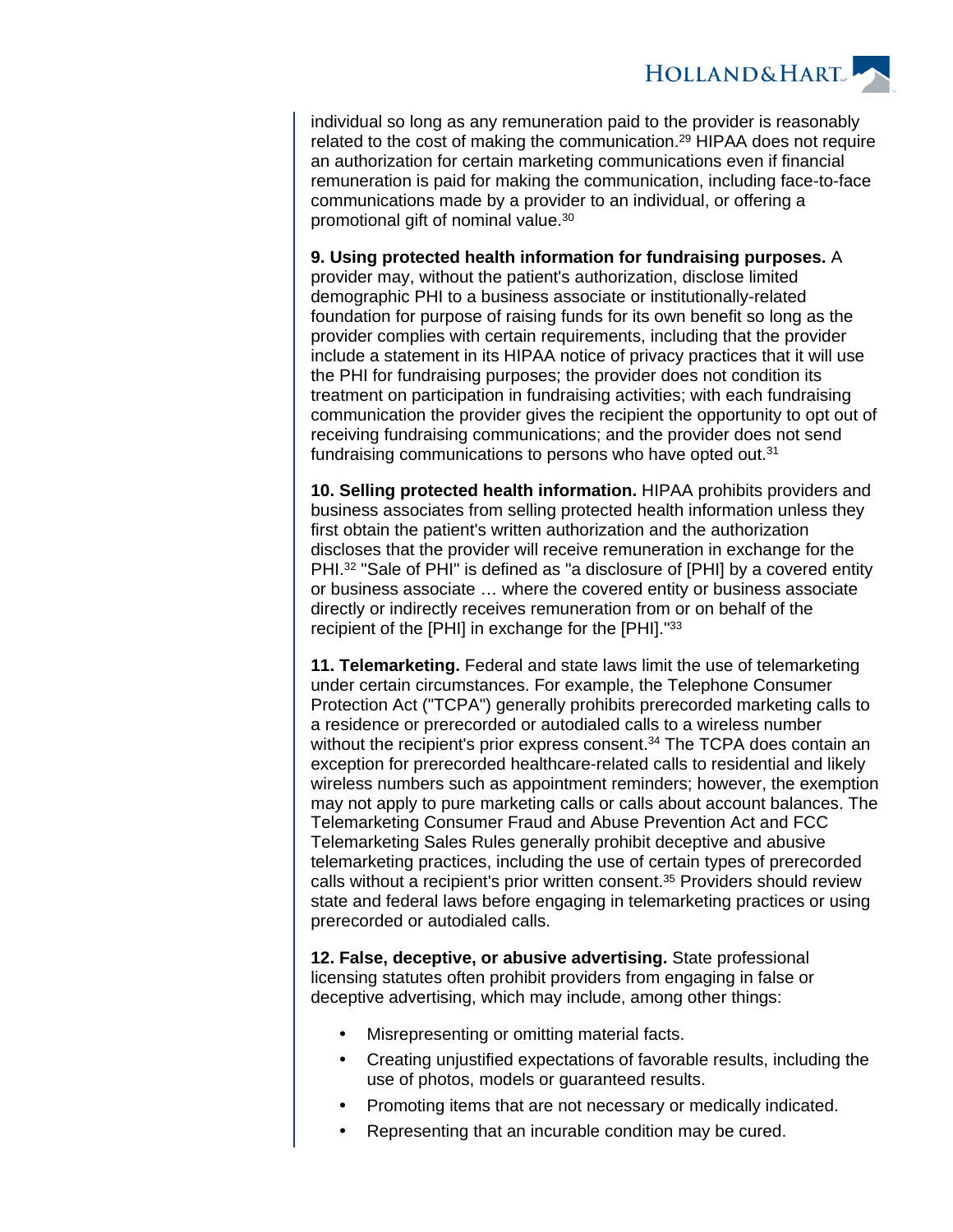

- Abusing or exploiting the trust of a patient.
- Making a false or misleading statement concerning the person's skill or efficacy of the treatment.
- Representing superior skill if not supported by reliable data.
- Making a scientific claim that cannot be supported by reliable data.
- Representing himself or herself as a specialist or certified if that is not the case.
- Misrepresenting fees or charges.
- Advertising in any other unethical or unprofessional manner.

Similarly, federal and state consumer protection acts prohibit conduct such as:

- Representing goods or services have the approval, characteristics, uses, benefits or qualities that they do not have.
- Representing that a person as the approval, status, or affiliation that he or she does not have.
- Representing that goods or services are of a particular standard or quality if they are of another.
- Engaging in any other unconscionable, false, misleading, or deceptive acts or practices.

Violations may result in adverse licensure action as well as civil or criminal penalties. They may also give rise to a lawsuit by patients for malpractice, fraud, or breach of contract.

**13. Testimonials and Endorsements.** The FTC has issued guidelines concerning the use of endorsements and testimonials in advertising. <sup>36</sup> In addition, AMA ethics guidelines state:

[T]estimonials of patients as to the physician's skills or the quality of the physician's professional services tend to be deceptive when they do not reflect the results that patients with conditions comparable to the testimoniant's condition generally receive. Objective claims regarding experience, competence, and the quality of physicians and the services they provide may be made only if they are factually supportable. Similarly, generalized statements of satisfaction with a physician's services may be made if they are representative of the experiences of that of physician's patients.<sup>37</sup>

**14. Durable Medical Equipment and Supplies.** Suppliers for durable medical equipment, prosthetics, suppliers, orthotics and supplies ("DMEPOS") may not directly market Medicare beneficiaries through the telephone unless the beneficiary gave written permission for the contact; the contact is for a covered item that the supplier has already furnished; or the supplier has furnished at least one covered item to the beneficiary in the prior fifteen months. Violations may result in denial of payment or repayment of any amounts received for items ordered per improper referrals, and exclusion from Medicare programs.38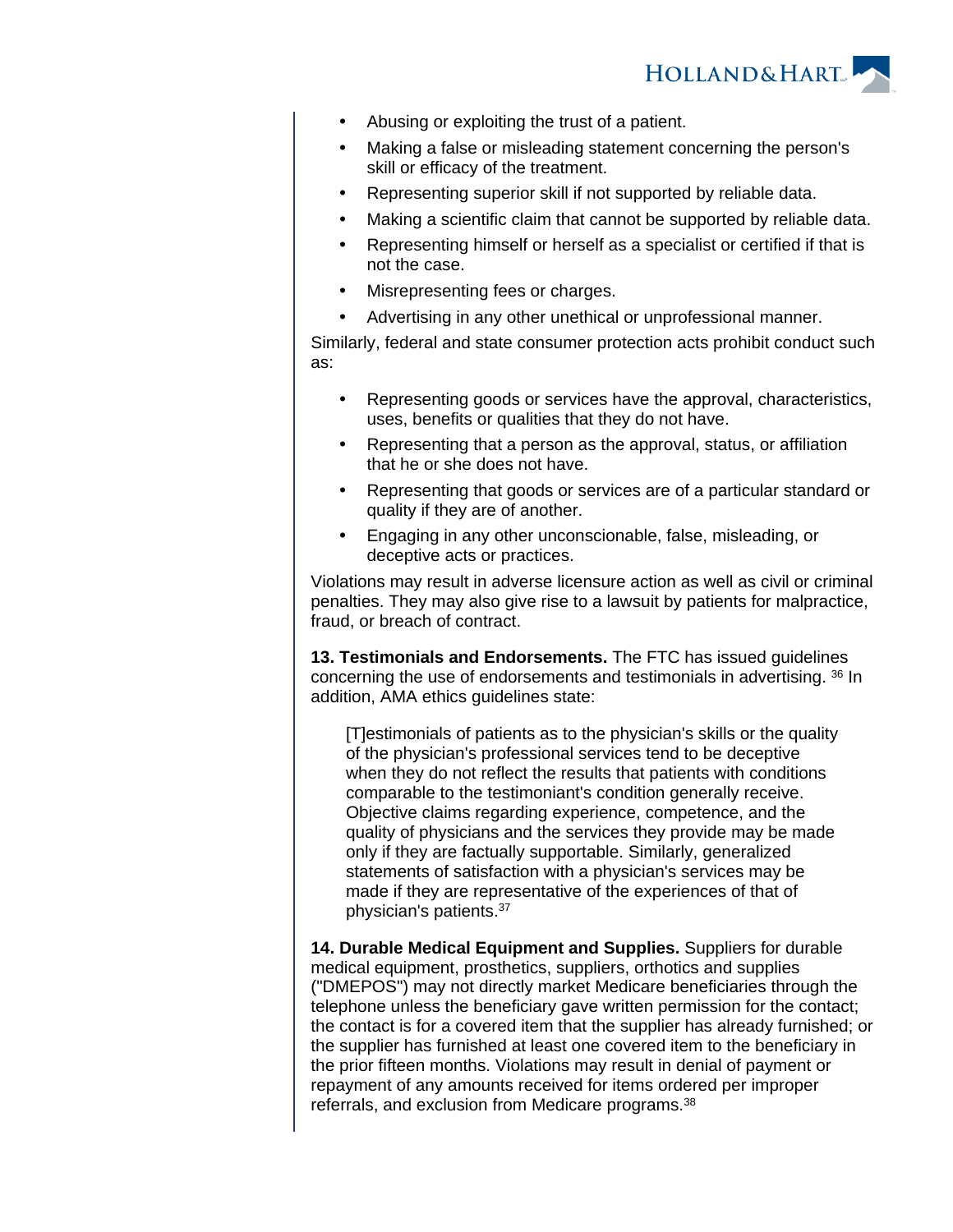

**Conclusion.** Marketing professionals often do not understand the unique limits on the healthcare industry, especially where inducements are offered for referrals. Providers should ensure that their marketing practices comply with the guidance set forth above, as well as other state laws that may apply.

For questions regarding this update, please contact: Kim C. Stanger Holland & Hart, 800 W Main Street, Suite 1750, Boise, ID 83702 email: [kcstanger@hollandhart.com](mailto:kcstanger@hollandhart.com), phone: 208-383-3913

This news update is designed to provide general information on pertinent legal topics. The statements made are provided for educational purposes only. They do not constitute legal advice nor do they necessarily reflect the views of Holland & Hart LLP or any of its attorneys other than the author. This news update is not intended to create an attorney-client relationship between you and Holland & Hart LLP. If you have specific questions as to the application of the law to your activities, you should seek the advice of your legal counsel.

42 USC § 1320a-7b(b); 42 USC § 1320a-7a; 42 CFR § 1003.1000. 42 USC § 1320a-76; 42 CFR §§ 1003.300 and 1003.1000. 42 CFR § 1001.952(bb). OIG Bulletin at [https://oig.hhs.gov/fraud/docs/alertsandbulletins/OIG-Policy-Statement-](https://oig.hhs.gov/fraud/docs/alertsandbulletins/OIG-Policy-Statement-Gifts-of-Nominal-Value.pdf)[Gifts-of-Nominal-Value.pdf](https://oig.hhs.gov/fraud/docs/alertsandbulletins/OIG-Policy-Statement-Gifts-of-Nominal-Value.pdf). 42 USC § 1320a-7a(i)(6); 42 CFR § 1003.110. 42 USC § 1320a-7a(i)(6); 42 CFR 1003.110. 42 USC § 1320a-7b(b); 42 CFR § 1001.952. 42 USC § 1395nn; 42 CFR § 411.353. 42 USC § 1320a-7b; 42 CFR §§ 411.353, 1003.300, and 1003.200. 42 CFR §§ 411.357 and 1001.952. <sup>11</sup> See, e.g., Idaho Code § 41-348. 54 FR 3093. OIG Adv. Op. 08-19. OIG Adv. Op. 02-12. OIG Adv. Op. 02-12; OIG Adv. Op. 08-19. See, e.g., OIG Adv. Op. 06-16; 69 FR 16113. 42 CFR § 411.357. 69 FR 16113. 45 CFR §§ 164.502 and 164.508. 45 CFR § 160.103. <sup>21</sup> See, e.g., 45 CFR § 160.400 et seq.; Idaho Code § 54-1814. <sup>22</sup>For more information about responding to negative internet reviews, see our article at [https://www.hollandhart.com/responding-to-negative-internet](https://www.hollandhart.com/responding-to-negative-internet-reviews-beware-hipaa)[reviews-beware-hipaa](https://www.hollandhart.com/responding-to-negative-internet-reviews-beware-hipaa). 45 CFR § 164.312(e)(1). For more information about communicating with patients via e-mail and text, see our article at